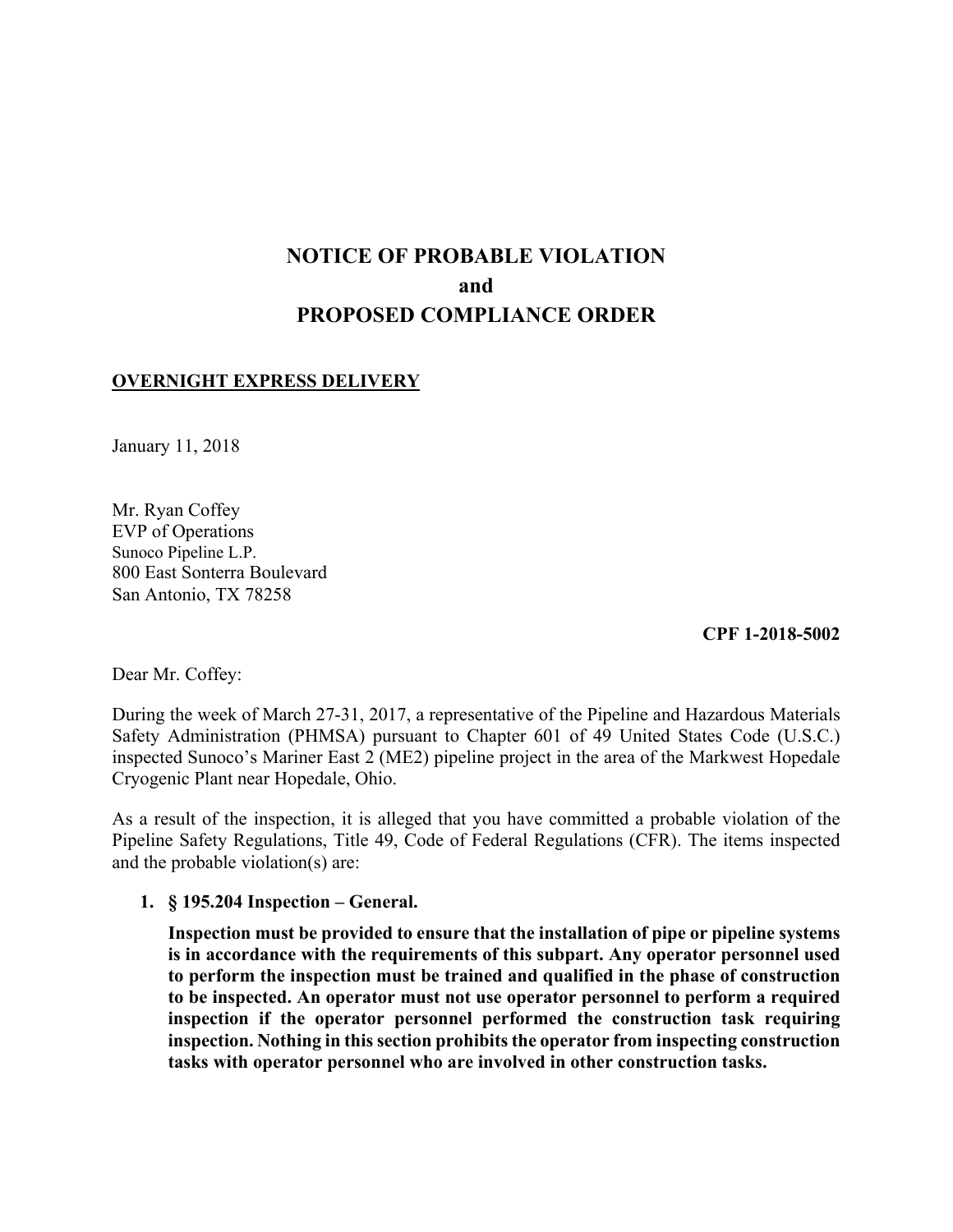Sunoco failed to provide inspection that ensured that the installation of pipe or pipeline systems was in accordance with the requirements of Subpart D of Part 195. Specifically, Sunoco failed to adequately inspect pipe bending during the ME2 project to ensure it was in accordance with  $§$  195.212(b).

Section 195.212 states in part:

- "(b) Each field bend must comply with the following:
- (1) A bend must not impair the serviceability of the pipe.
- (2) Each bend must have a smooth contour and be free from buckling, cracks, or any other mechanical damage."

During the inspection, the PHMSA inspector observed pipe being installed in a trench near the Markwest Hopedale Cryogenic Plant off Jewett Hopedale Road near Hopedale, Ohio. Just east of the pipeline installation, pipe segments were strung out in a linear fashion in the pipeline right of way. Upon inspecting the pipe that was strung out, the PHMSA inspector observed numerous coating scrapes on at least 5 segments of pipe. Several segments of pipe had severe coating damage, and at least one joint of pipe had a gouge that extended into the wall of the pipe. Markings on the pipe identified the segments as having been subjected to field bending.

The PHMSA inspector asked Sunoco to determine the cause of the damaged segments and if the gouged segment was serviceable. On April 21, 2017, Sunoco responded via email to the request. Sunoco's email indicated that a bending machine was the cause of the damage, and the bending machine had been repaired on November 18, 2016, the same day that the gouged segment was subjected to field bending. The response also indicated that "…after having the joint viewed and UT'd by the Sunoco Representative, the report was sent to Sunoco Integrity. They decided to have the joint removed from service. The JT# 9567161903 HT#A508900 Length- 60.7 is the details for the pipe we removed."

Sunoco also provided a report titled "Bending\_Laying/D02.07", dated 11/18/2016, which documented Sunoco's inspection of pipe bending for that day. The report indicated that pipe number 9567161903, identified by Sunoco as the gouged segment of pipe, was subjected to the field bending which resulted in damage to the outside diameter pipe wall on 11/18/2016. The segment was not "marked" by the inspector, as no indication was made in the "Rejects" column of the report.

The PHMSA inspector subsequently requested Sunoco's pipe bending procedures and specifications. Sunoco provided its Scope of Work (Scope) documents for the project, as well as its DOT 195 Maintenance Manual, *SEC. 195.212:Bending of Pipe,* Last Revised 04/03/04 (Procedure). The only mention of rejection of field bends was contained in the Procedure, which stated in part:

"*4. No pipe shall be permitted in the pipeline with buckles, wrinkles, distortion, denting, flattening, gouging, grooves or notches. Any bend rejected by the Owner's Representative shall be removed from the line at the Contractor's expense, and the pipe thus removed will be charged to the Contractor as damaged material."*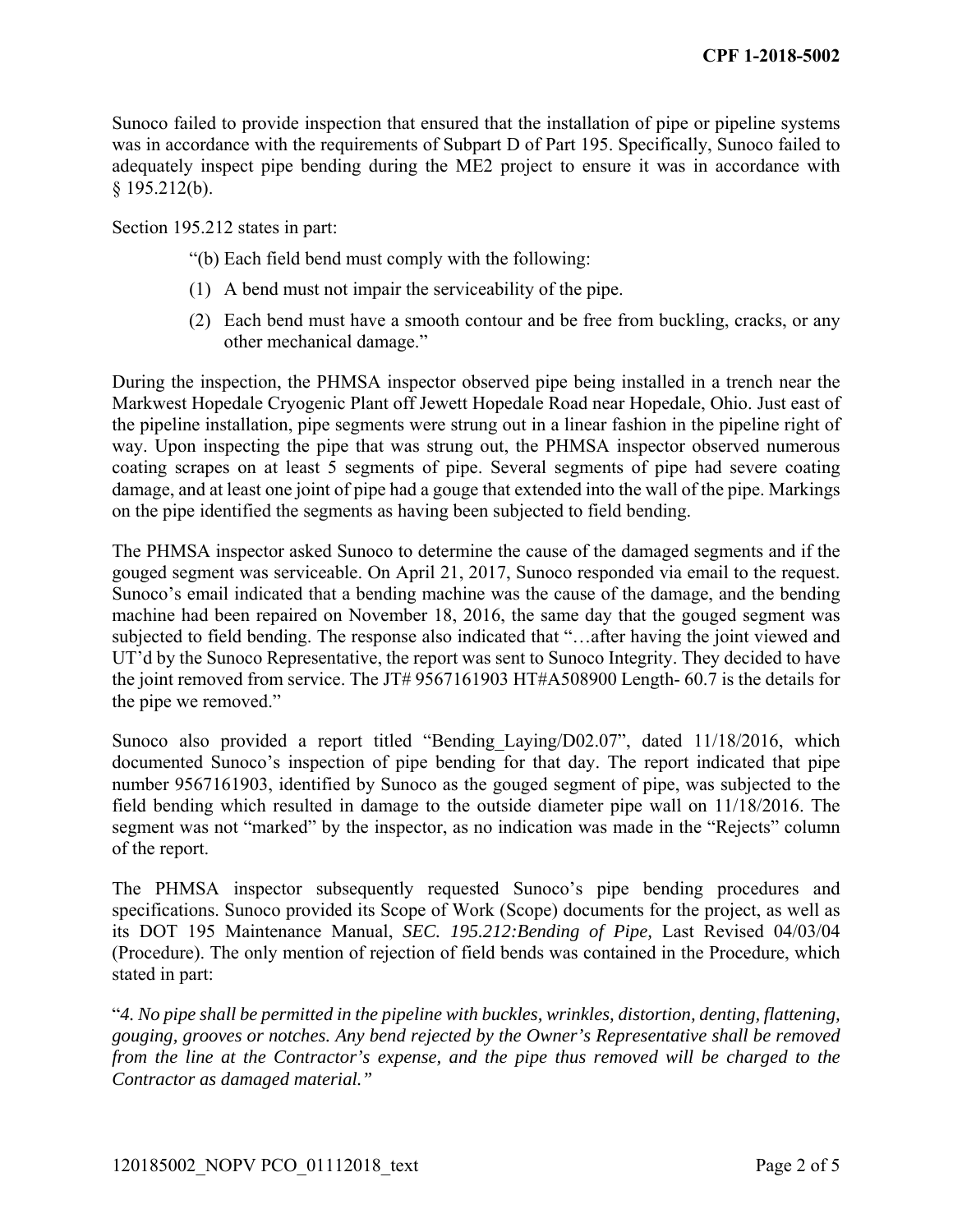A process for inspection of field bending was not included in the Procedure. Sunoco's other procedures provided for the project, including its *Inspector Manual,* Revision 2, dated 2/17/14, did not include criteria for the rejection of a field bend, or refer to the "Bending Laying/D02.07" inspection form being utilized for this project. The *Inspector Manual* only covered the inspection of bending under Section 6.2.9, which stated "Pipe Bending – Proper Industry and Company bending procedures followed" as an inspection point.

Therefore, Sunoco failed to provide adequate inspection of the field bending of pipe during the ME2 project to ensure compliance with § 195.212(b).

#### Proposed Compliance Order

 may not exceed \$200,000 per violation per day, with a maximum penalty not to exceed \$2,000,000 Under 49 U.S.C. § 60122 and 49 CFR § 190.223, you are subject to a civil penalty not to exceed \$209,002 per violation per day the violation persists up to a maximum of \$2,090,022 for a related series of violations. For violations occurring prior to November 2, 2015, the maximum penalty for a related series of violations.

 decided not to propose a civil penalty assessment at this time. We have reviewed the circumstances and supporting documents involved in this case, and have

With respect to item 1e pursuant to 49 U.S.C. § 60118, the Pipeline and Hazardous Materials Safety Administration proposes to issue a Compliance Order to Sunoco Pipeline LP. Please refer to the *Proposed Compliance Order*, which is enclosed and made a part of this Notice.

#### Response to this Notice

 treatment under 5 U.S.C. 552(b), along with the complete original document you must provide a Enclosed as part of this Notice is a document entitled *Response Options for Pipeline Operators in Compliance Proceedings*. Please refer to this document and note the response options. Be advised that all material you submit in response to this enforcement action is subject to being made publicly available. If you believe that any portion of your responsive material qualifies for confidential second copy of the document with the portions you believe qualify for confidential treatment redacted and an explanation of why you believe the redacted information qualifies for confidential treatment under 5 U.S.C. 552(b).

 hearing under 49 CFR § 190.211. If you do not respond within 30 days of receipt of this Notice, Following the receipt of this Notice, you have 30 days to submit written comments, or request a this constitutes a waiver of your right to contest the allegations in this Notice and authorizes the Associate Administrator for Pipeline Safety to find facts as alleged in this Notice without further notice to you and to issue a Final Order. If you are responding to this Notice, we propose that you submit your correspondence to my office within 30 days from receipt of this Notice. This period may be extended by written request for good cause.

Please submit all correspondence in this matter to Robert Burrough, Director, PHMSA Eastern Region, 820 Bear Tavern Road, Suite 103, West Trenton, NJ 08628. Please refer to **CPF 1-2017- 5035** on each document you submit, and whenever possible provide a signed PDF copy in electronic format. Smaller files may be emailed to robert.burrough@dot.gov. Larger files should be sent on a CD accompanied by the original paper copy to the Eastern Region Office.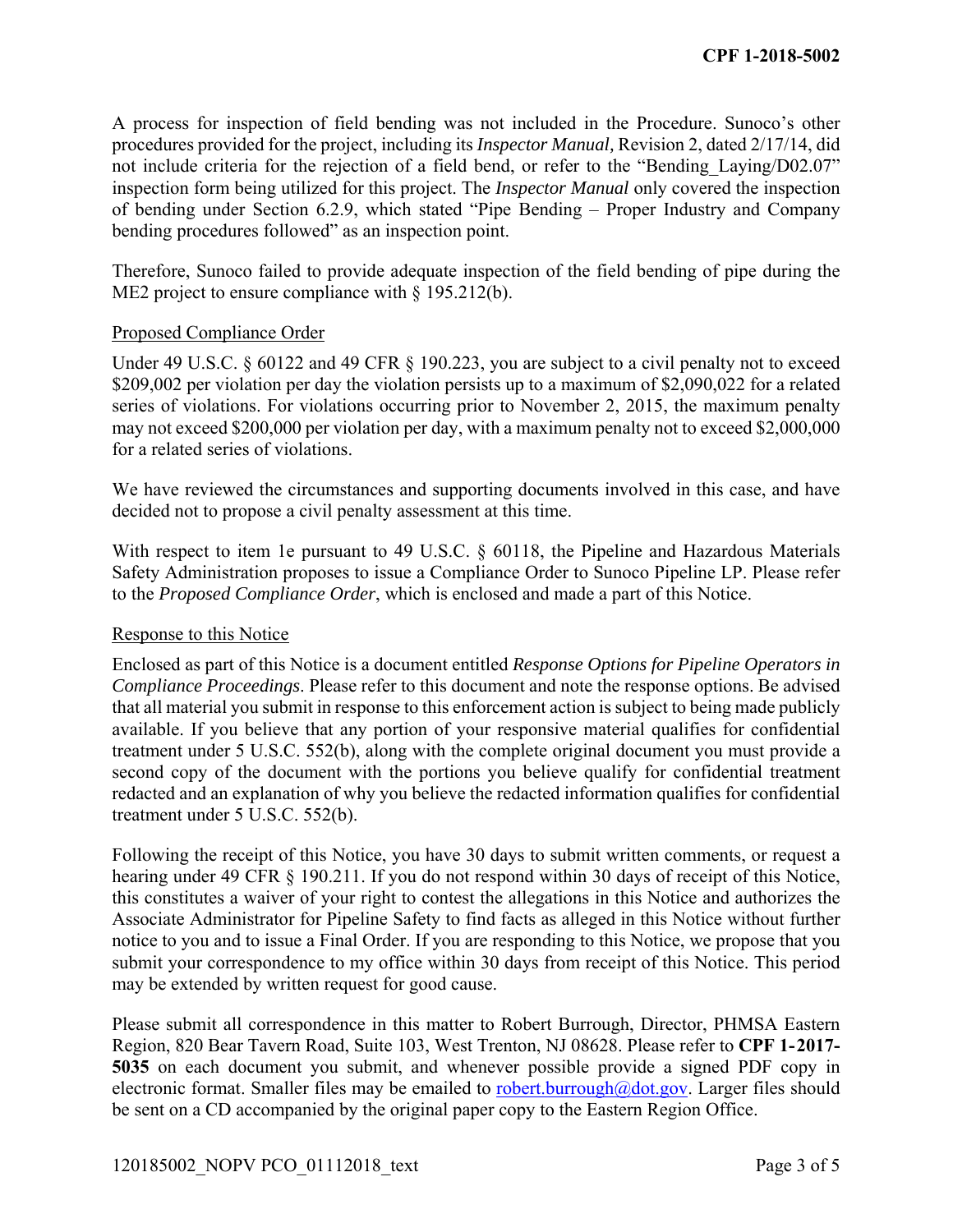Additionally, if you choose to respond to this (or any other case), please ensure that any response letter pertains solely to one CPF case number.

Sincerely,

Robert Burrough Director, Eastern Region Pipeline and Hazardous Materials Safety Administration

Enclosures: *Proposed Compliance Order Response Options for Pipeline Operators in Compliance Proceedings*